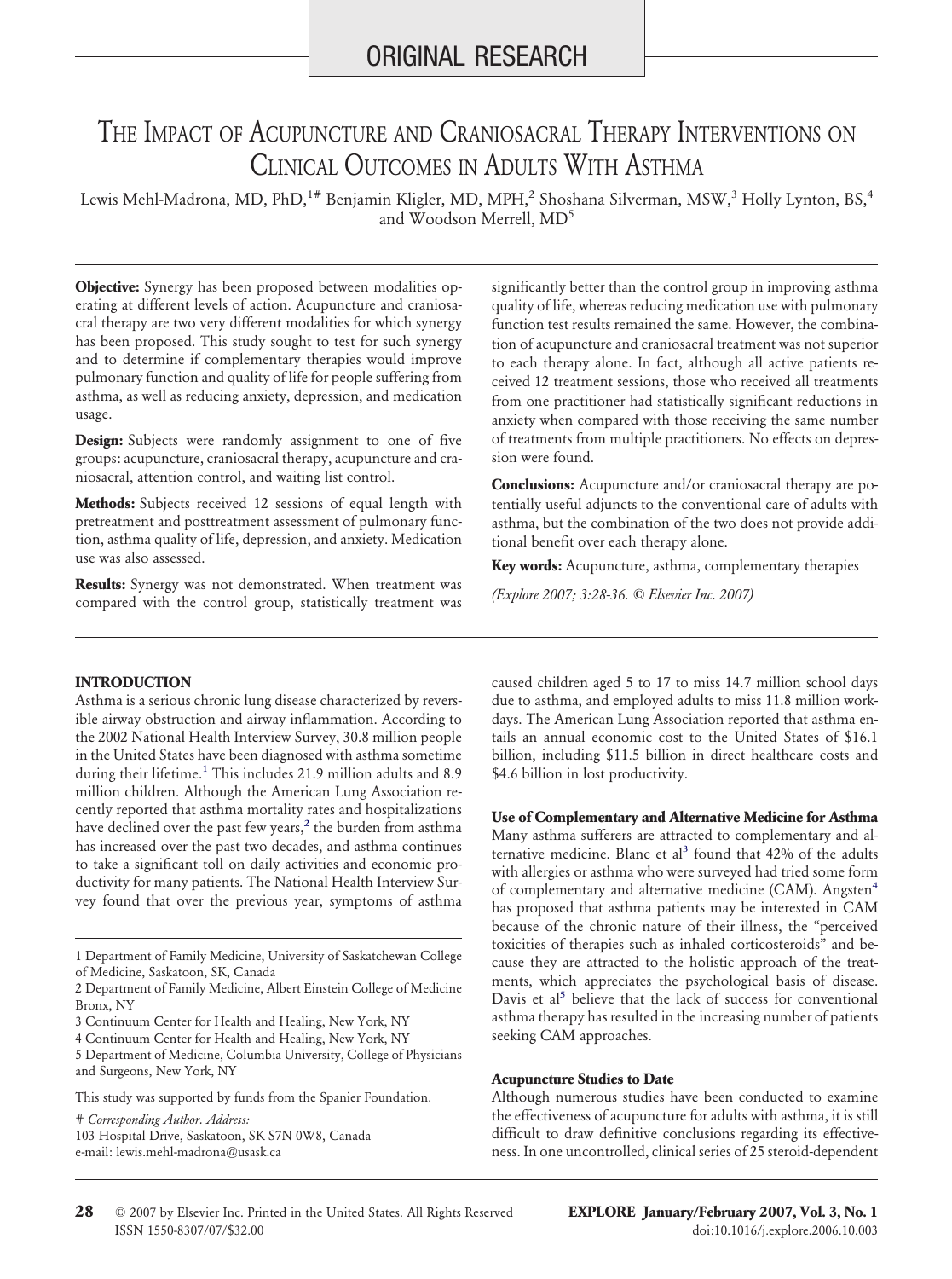asthma patients treated with acupuncture and Traditional Chinese Medicine, over 80% improved symptomatically and became less dependent on steroids.<sup>6</sup> In another uncontrolled clinical series of 80 patients treated with acupuncture and blood injections at the Back-Shu points, 39 patients were cured of their asthma (49%), 21 patients showed substantial improvement (26%), and 15 patients somewhat improved (19%), whereas only five patients (6%) showed no effect, the total effective rate being 94%[.7](#page-8-0)

Systematic reviews of randomized controlled trials do not tend to support the use of acupuncture for asthma. A 1991 systematic review by Kleijnen et al<sup>8</sup> found 13 studies that sought to assess the efficacy of acupuncture in asthma therapy. These authors concluded that claims that acupuncture is effective are not based on the results of well-performed clinical trials. However, the requirement of double blinding, necessary to be deemed a high-quality study according to most review scoring systems, is extremely difficult to achieve in a practitioner-delivered intervention such as acupuncture. This issue often causes well-designed acupuncture studies to be rated as low-quality trials.

A Cochrane collaborative systematic review of acupuncture for chronic asthma in 2004 yielded similar results.<sup>9</sup> Their review of research of 11 studies with 324 participants found a lack of evidence that short-term acupuncture treatment has a significant effect on the course of asthma. However, they noted that it is questionable whether the acupuncture protocols used in the research were representative of acupuncture conducted in actual practice, considering that treatments were modified for the patient depending on the practitioners' assessments, and acupuncture often is one part of a package of care that includes diet and herbal medicines. The Cochrane reviewers commented that the underresearched aspect of treatment is the subjective element of this complex therapy. It is difficult to remove acupuncture treatment from its context, and this has not been addressed in existing research.

Martin et al<sup>10</sup> conducted a systematic review and meta-analysis of published data from 11 randomized controlled trials. The meta-analysis did not find evidence of an effect of acupuncture in reducing asthma. However, the meta-analysis "was limited by shortcomings of the individual trials, including small sample size, missing information, adjustment of baseline characteristics and a possible bias against acupuncture introduced by the use of placebo points that may not be completely inactive.["10](#page-8-0)

# **Craniosacral Therapy**

Osteopathic manipulation, including craniosacral therapy, is well established within the chiropractic and osteopathic community as a treatment for asthma.<sup>11,12</sup> A recent study by Guiney et al<sup>13</sup> demonstrated a statistically significant improvement of seven liters per minute to nine liters per minute for peak expiratory flow rates in pediatric asthma patients by using osteopathic manipulation.

One well-known variation of osteopathic manipulation that has grown in popularity in the past decade is craniosacral therapy. Craniosacral therapy (CST) is a gentle, noninvasive type of hands-on body treatment in which the therapist monitors the patient's craniosacral rhythm (subtle pulsations of the craniosacral fluid) by placing her or his hands at specific locations in the cervical and sacral regions. According to CST theory, disturbances in this rhythm can be corrected using gentle manipulative techniques, often leading to reduced pain and improved function. Many medical conditions in addition to pain are traced by CST practitioners, at least in part, to problems and misalignments of the craniospinal system. The body can often self-correct from restrictions and blockages of the skull, spine, and pelvis; however, left untreated, these restrictions can take more time and effort to correct. The result can be increased pain and organ dysfunction, and worsening of a condition such as asthma.<sup>14</sup> No research has been conducted to date supporting CST for asthma treatment.

# **Combining Therapies**

In clinical practice, multiple CAM approaches are often combined in the treatment of a patient with asthma. However, to date no substantial evidence exists that supports the hypothesis that combining CAM therapies for asthma management is effective. When psychotherapy is combined with conventional medical treatment, synergistic improvement has been reported. Godding et al<sup>15</sup> studied 41 high-risk asthmatic children from 39 families. The subjects had a documented history of moderateto-severe asthma for at least two years. During that two-year period, psychotherapy was added to conventional medical treatment. The number of hospital admissions and days spent in the hospital decreased significantly. The number of days in the hospital also fell, from  $17 \pm 20$  in the two years prior to the onset of treatment to  $2 \pm 8$  in the two years after the start of treatment (*P* - .001). The cost of care was subsequently cut by two thirds, despite the added cost of psychiatric care. The study found no significant correlation between the improvement of the symptom score or the therapeutic score. However, a significant correlation was found between improvement of the symptom score and that of the compliance score ( $r = 0.499; P < .001$ ), suggesting that the improvement in the patient's symptoms after two years of treatment was related to improvement in compliance with treatment. What is not tested, however, is whether the improvement is due simply to adding more treatments, even though of a different type, or is due to a synergistic effect between the two, in which the result is greater than would be expected in a simple additive model.0

This study aimed to test the possibility of synergy between two very different complementary modalities—acupuncture and craniosacral therapy. In consultation with all the practitioners in our facility, these two modalities were chosen as being the most likely to demonstrate synergy among those for which our practitioners had strong clinical training and expertise. We also wanted to examine if the addition of complementary therapies to standard medical management would improve clinical outcomes in adults with asthma, and whether or not mixing two modalities would be more helpful over a fixed length of time than using one modality for that entire time. This was a pilot study aimed to explore how likely these concepts would be expected to demonstrate efficacy in a large-scale clinical trial.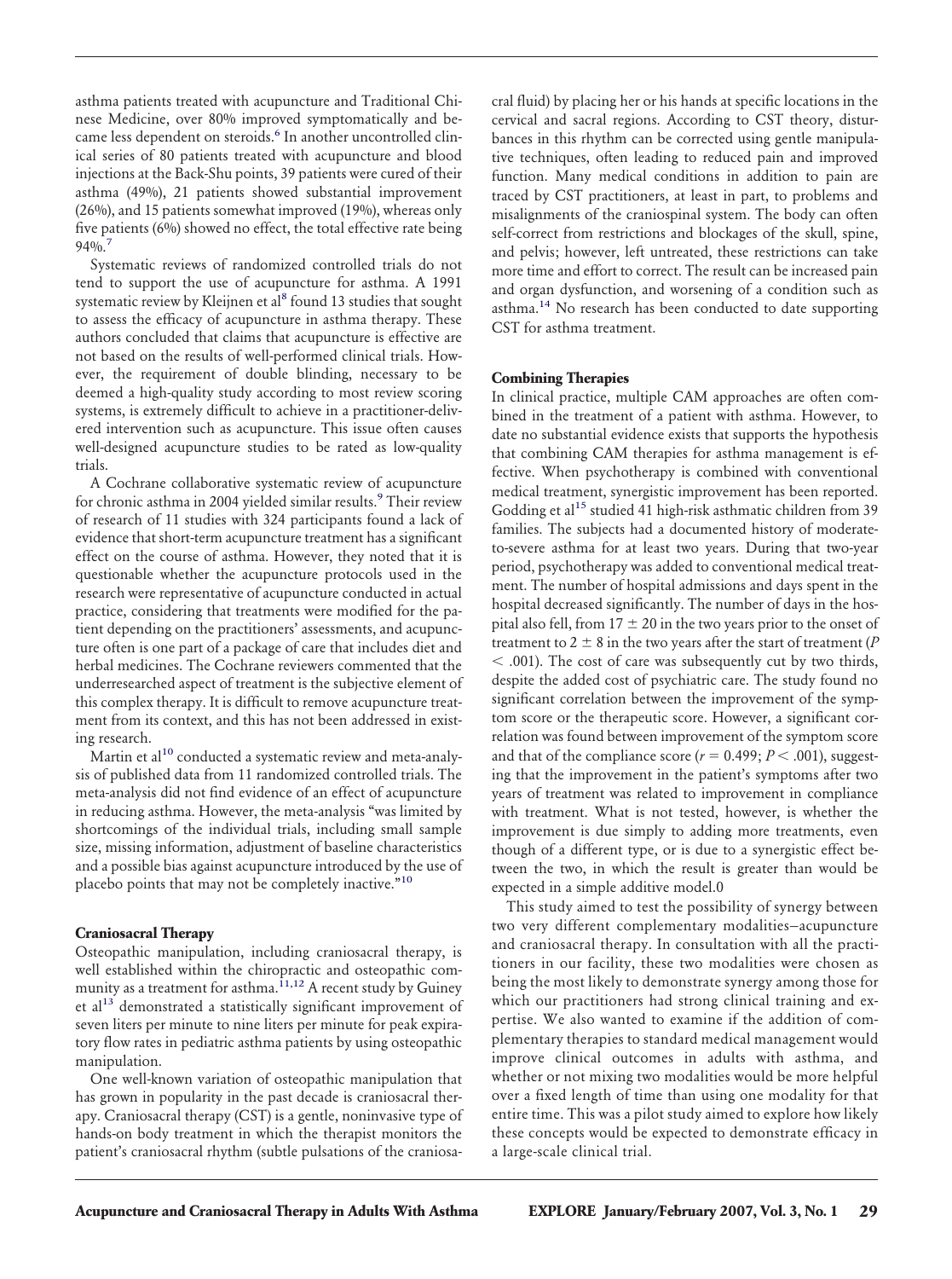## **METHODS Subjects**

The Institutional Review Board of Beth Israel Medical Center gave approval prior to beginning the study. From May 2001 to November 2003, 89 chronic adult asthma sufferers from the greater New York City area were enrolled into the study by using advertisements in local newspapers, internal publications, and flyers distributed in local university health centers and health food stores. Physicians in the pulmonary, family practice, and integrative medicine service practices of Beth Israel also made referrals when appropriate. Potential subjects were screened over the phone by using a standardized screening tool. They were accepted for pulmonary evaluation if they met criteria for the diagnosis of asthma as defined by the National Heart, Lung, and Blood Institute National Asthma Education and Prevention Program. Class II through IV asthma sufferers were included (mild persistent, moderate persistent, and severe persistent). Subjects were excluded if they were under age 18, had received acupuncture or craniosacral therapy treatments over the past six months, were involved in any other research study, were pregnant, or taking steroids unrelated to asthma. Mild intermittent diagnoses were excluded since symptoms may not have been severe enough to observe changes in a pilot study of this type. Subjects with life-threatening conditions or serious psychiatric conditions that would interfere with their ability to participate in the study and follow-up period were excluded. Patients who passed the phone-screening interview were sent to the Pulmonary Function Laboratories of Beth Israel for pulmonary testing to observe their sensitivities to bronchodilation and to assess their degree of respiratory compromise from their asthma.

# **Demographics**

The median age of subjects was 37 years, with no statistically significant differences in age between groups. The 25th percentile was aged 30 years and the 75th percentile was aged 48 years. The subject ages ranged from 20 years to 80 years of age. The population was comprised of 26.5% men, with the remaining 73.5% being women. No significant variation in these proportions was found across groups. The preponderance of our sample was Caucasian (80.9%), followed by African American (16.2%), with 1.5% Hispanics, and 1.5% Asians. Race was not statistically significant across the different groups. Race, gender, and age were not statistically associated with outcome differences in this study, suggesting a balanced assignment to treatment and/or control groups, because these factors are known to effect asthma severity in epidemiological studies. The histogram of age followed a precise normal distribution except that it was truncated at age 20 (our youngest subject). The oldest subject was aged 80 years.

# **Study Protocol**

Enrolled subjects were randomly assigned to one of the following five conditions: (1) acupuncture, (2) craniosacral therapy, (3) combination of craniosacral therapy with acupuncture, (4) attention control, and (5) standard of care control (waiting list). Subjects in the first three groups were to receive 12 sessions of their assigned modality over a period of six weeks, although scheduling constraints sometimes extended the treatment period beyond six weeks. One difference between the three treatment conditions, which emerged as important in the analysis, was that conditions one and two both involved 12 sessions with a single provider— either acupuncture or craniosacral therapy—whereas condition three involved six sessions with each of two different practitioners. Thus, the first two conditions involved longer, more intensive contact with a single therapist, whereas the third condition involved shorter contact with two therapists. The attention control condition consisted of six weekly sessions with an actor who had been trained by Ken Fry, RPT, with suggestions from John Upledger, DO, in how to pretend to do craniosacral therapy without actually doing it. This was followed by a class on holistic approaches to managing asthma, which also lasted for six sessions. Subjects were asked at the end of all sessions if they thought they had received placebo treatment.

Randomization was done by means of a random number– generating program. Preprinted numbers were placed in envelopes by a staff member unrelated to the study. A research assistant opened the next sequential envelope at the moment that a subject qualified for enrollment. Blinding was possible for craniosacral therapy, as none of the subjects in the attention-control condition thought they had received placebo treatment and more than 75% of participants wanted to continue their sessions with the actor after the treatment period had ended. Subjects receiving acupuncture knew that they were receiving acupuncture. Subjects who were in the waiting list group knew the group to which they had been assigned. Outcome questionnaires were completed at the office of the practitioner where treatment occurred and were presented and returned in envelopes marked only by subject number. They were returned sealed to our offices, where data entry occurred by a staff member who was unacquainted with the subjects or their assignments. The respiratory therapist performing pulmonary function testing was blind to the assignments of the subjects. Assessments after treatment concluded were conducted by research assistants who did not know subject assignment, though subjects could have informed them of their condition. An equal number of people wished to continue after the 12 sessions in each group, lending credence to the idea that our attention control seemed like authentic therapy. Although we did control for time and attention, we did not control for belief in acupuncture efficacy and what affect that might have had on the results.

# **Sample Size**

Power size was calculated for  $\beta = .80$ , assuming a two-group comparison model across four points in time. Results indicated a minimum n of 26 per cell. A power analysis using five levels in the main effect across four repeated points in time was calculated for  $\beta = .80$ , using the means and standard deviations derived from previous pilot studies. Results indicated that there needed to be a minimum of 20 subjects per cell. A second estimate of power, using standard moderate effect size parameters, was also calculated. Results indicated the need for 20 subjects per cell. Total sample size desired was 100; enrollment challenges forced us to end recruitment at an N of 89. Because of recruitment and retention issues, the number of patients completing the trial was 68, resulting in cell sizes ranging from 10 to 16.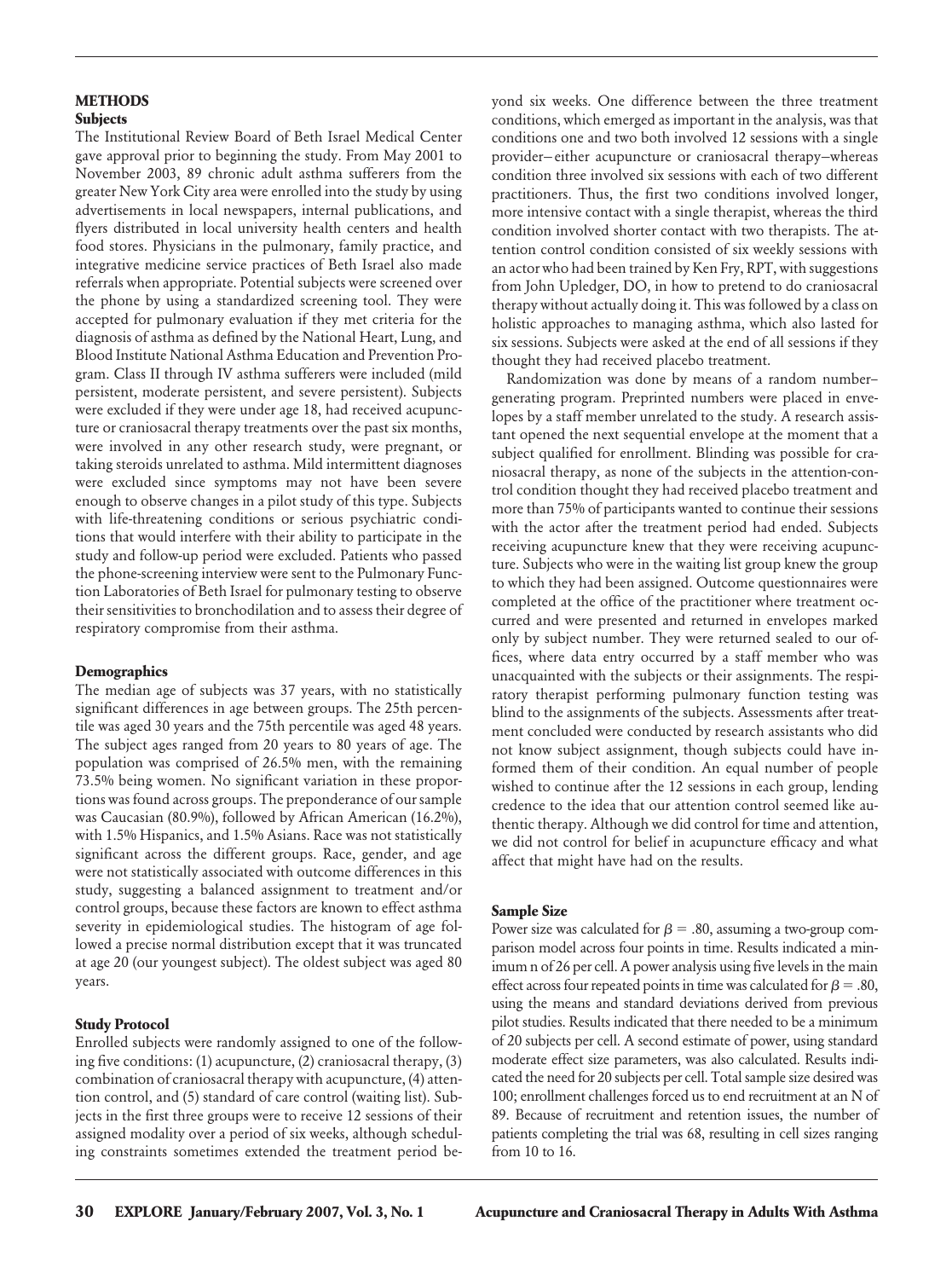#### **Table 1.** Acupuncture Points for Asthma

| Body points: required (bilateral except CV and GV points) |
|-----------------------------------------------------------|
| GV <sub>14</sub>                                          |
| Diang Chuan                                               |
| <b>BI 13</b>                                              |
| BI 43                                                     |
| GB 21                                                     |
| CV 22                                                     |
| CV 17                                                     |
| Flexible distal points (bilateral)                        |
| PC 6                                                      |
| Sp <sub>4</sub>                                           |
| Li 3                                                      |
| Lu 5 (Matsumoto)                                          |
| Lu 7                                                      |
| St 40                                                     |
| St 36                                                     |
|                                                           |

# **Acupuncture Protocol (Group 1)**

Subjects in the acupuncture group received 12 treatments of acupuncture. Acupuncturists at the Center for Health and Healing and in private practice in the local community provided the subjects' treatments. All acupuncture sessions followed a protocol that included a fixed core of seven body points that were always needled, and a set of up to seven bilateral distal points that were chosen by the practitioner, based on the needs of the patient as determined in an individualized diagnosis by the acupuncturist. This procedure allowed for a moderately standardized approach while still allowing the acupuncture to be administered the way it typically would be in a clinical setting, where the points are selected based on the diagnosis of the practitioners. Sessions lasted for approximately 45 minutes. Needles were inserted and manually stimulated. Patients then rested quietly in a darkened room for 20 minutes, at which time the needles were removed. No additional stimulation was administered. A summary of the acupuncture protocol is presented in Table 1.

# **Craniosacral Therapy Protocol (Group 2)**

Subjects received 12 standard craniosacral therapy treatments in accordance with the protocol taught at the Upledger Institute in Michigan, the premier training site for practitioners of this discipline. Trained therapists in the local community provided the treatments. Subjects rested fully clothed on a massage table. The therapist monitored the craniosacral rhythm with his or her hands. She or he conducted other gentle assessments and corrected the sources of pain and dysfunction by using gentle manipulative techniques. In craniosacral therapy, seldom does the pressure exceed five grams (the weight of a nickel). The work is gentle and does not hurt. The practitioner treated skull, spine, and sacrum. Sessions lasted approximately 45 minutes.

# **Acupuncture Plus Craniosacral Therapy (Group 3)**

Subjects in this group received six treatments of acupuncture and six treatments of craniosacral therapy. They were instructed to schedule one of each treatment per week, alternating between the two.

# **Attention Control Group (Group 4)**

Subjects in this group received six sessions of sham craniosacral therapy and six one-on-one educational classes with an asthma educator covering the current state of knowledge about the causes of and possible treatments for asthma. During the sham sessions, subjects lay supine for 45 minutes while a trained actor, posing as a practitioner, simply placed their hands lightly on various nonsexual parts of the fully clothed body and held them in each position for two minutes, following techniques found in therapeutic touch and related studies. John Upledger, DO, and Ken Frey, RPT (an Upledger-trained craniosacral practitioner in New York City) were consulted regarding the sham procedure and assisted in its design so that it would be valid.

# **Standard of Care and Waiting List Control Condition (Group 5)**

Subjects assigned to this condition were instructed to maintain their normal asthma care regimens for the duration of the study (12 weeks active study period plus six months follow-up). During the active study period, they monitored their symptoms, as did the subjects in the other four groups. For motivational and ethical reasons, all subjects randomized to the standard of care control condition were offered 12 treatments of acupuncture or craniosacral therapy, or a combination of the two, when they had completed the study.

Additional control groups were considered, including sham acupuncture, though there is controversy regarding this method, since sham points are not associated with the sensation of *da chi* felt at the site of actual acupoints which is expected by those familiar with acupuncture. Although a sham acupuncture control group would have been useful, five groups were as many as could be handled statistically. Since CST has been less studied than acupuncture, it seemed reasonable to control for CST and attention, given that not every control group could be used.

# **Primary Outcome Measures**

All outcome measures were obtained on four occasions: (1) pretreatment: within two weeks before treatments began, (2) posttreatment: within two weeks after treatments were completed, (3) at three-month follow-up: three months after treatments were completed, and (4) at six-month follow-up: six months after treatments were completed.

Pulmonary function testing was performed on these four occasions at the Beth Israel Pulmonary Function Laboratory by using Sensor Medics Pulmonary Function equipment (Sensor Medics, Fullerton, CA). Additionally, subjects completed the following self-report measures at each of the four times: Asthma Quality of Life Questionnaire, Short Form 36; Profile of Mood States; Beck Depression Inventory; Beck Anxiety Inventory; and a medication form in which they reported the name, dose, and frequency of use of any asthma medications they used over the past year. This medication form was used to assess changes in medication that might occur during the course of the study. Shortly after beginning the study, we learned that several sub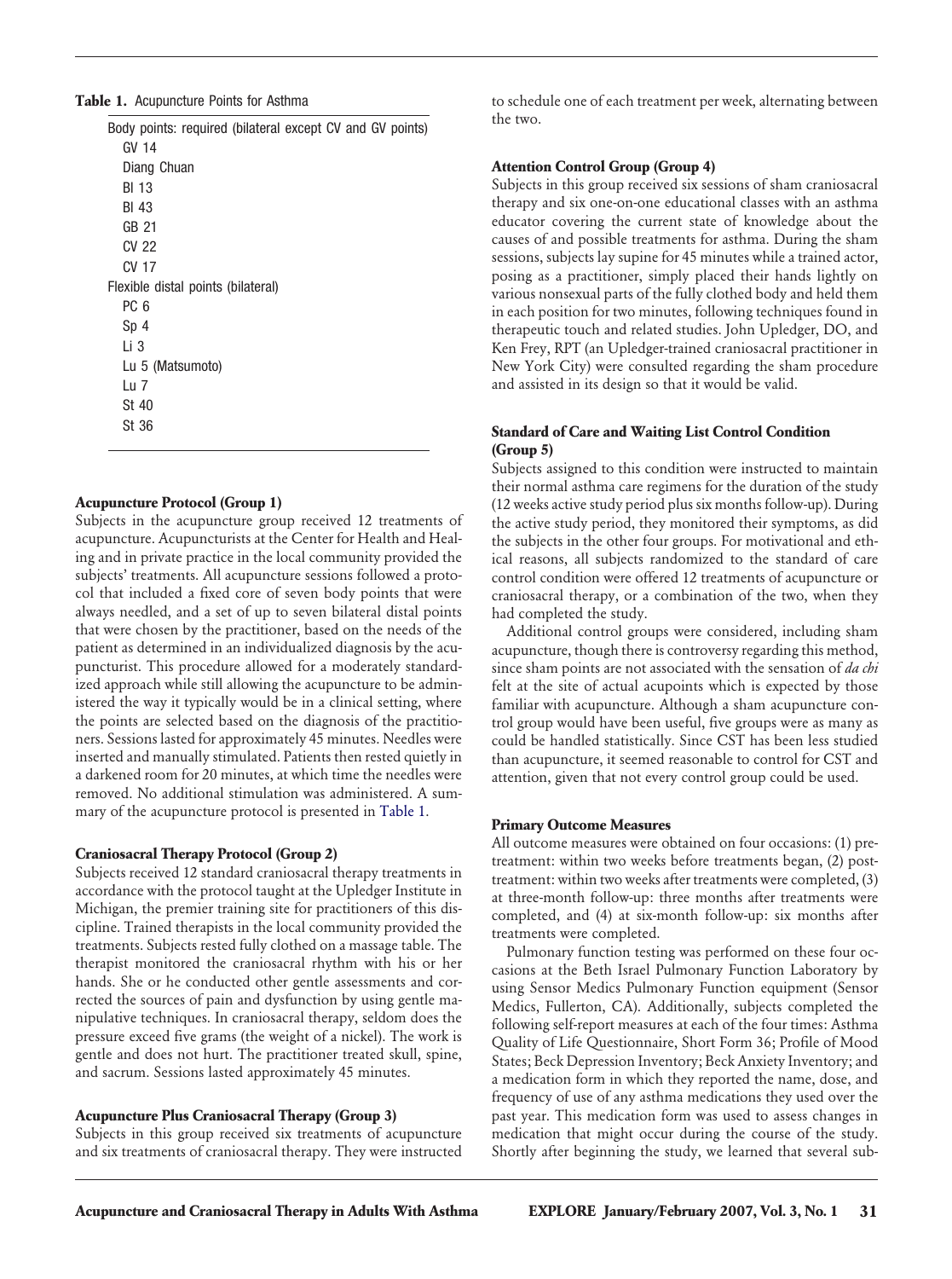jects wished to continue treatments beyond the study treatment period at their own expense. Since we could not ethically prohibit this, we created a document, the follow-up treatment log, on which subjects could report which treatments (acupuncture, craniosacral therapy, or other treatments) they obtained after their study-authorized treatment ended.

# **Daily and Weekly Symptom Monitoring**

Subjects were also asked to complete a daily diary form on which they recorded their peak flow measures, three times per day, and their respiratory symptoms (sleep disturbance, chest tightness on awakening, daytime wheezing and breathlessness, and coughing). Subjects were given peak flow meters when they began the study. Before each treatment (or two times per week if in the control condition), subjects completed the Profile of Mood States. Subjects in the first four conditions completed one additional form, a treatment session note, prior to each treatment. They reported medical problems since their last visit, changes in symptoms, and any problems or symptoms related to treatment.

Upon enrollment, subjects signed a medical records release form and provided names of their physicians so that medical records about their asthma care could be requested. Subjects were offered a modest stipend as an incentive to complete the follow-up evaluations. They received \$25 for the 3-month follow-up and \$50 for the 6-month follow-up.

A modified intent-to-treat analysis strategy was utilized, in that any subject who completed one treatment and then dropped out was invited to have the posttreatment assessment. If they agreed, their data was included. If they declined follow-up assessment, they were dropped from the study, because at least two data points were required for statistical analysis.

### **Statistical Methods**

For assessing change in asthma quality of life, difference scores were used for each of the four data points. We assessed differences from the pretreatment baseline to posttreatment (end of intervention or control group), pretreatment baseline to 3-month follow-up, and pretreatment baseline to sixmonth follow-up. We also calculated the difference from posttreatment to three-month follow-up, posttreatment to six-month follow-up, and from 3-month follow-up to sixmonth follow-up. Assumptions of normality for the difference scores for all these variables were confirmed with histograms. Levene's test for equality of variances confirmed equal variances, so all statistical tests were performed on that basis. Exploratory data analysis was pursued with graphical techniques, which showed that the most robust change in compromised quality of life was from pretreatment baseline to posttreatment assessment—the duration of treatment.

No differences in baseline pretreatment values were found among the groups. Due to the relatively small number of cases in each group, we collapsed the groups into "treatment" and "control" and performed independent samples *t* test on the difference scores from baseline to the end of the intervention or the control. To look for differences between groups, one-way analysis of variance was performed with post hoc tests with *P* values adjusted by the Schade correction for multiple comparisons. To justify this collapse, we found no differences whatsoever between the two control groups. Additionally, differences among the three treatment groups were insignificant, with only acupuncture approaching statistical significance compared with the other two treatment groups.

Each subject had only one practitioner for each modality. There were two practitioners of CST involved in the study, and three practitioners of acupuncture. Two different individuals provided education and only one individual provided sham CST. No statistically significant differences were found for specific practitioners.

## **RESULTS**

Of the 89 subjects enrolled in the trial, 68 completed at least two assessments and were included in the final analysis. This represented a 76.4% completion rate. There were 11 subjects in the active treatment groups, and 11 in the combined waiting list/ control group who did not complete the protocol. Typically, subjects who withdrew could not be enticed to complete a posttreatment follow-up. No subject withdrew due to adverse effects of treatment. In fact, no adverse events or side effects of treatment were reported by any subject. Schedule conflicts were the most frequently reported reason for dropout and did not vary in frequency between treatment and control groups.

The cost per completed subject was \$3800, which may reflect in part the high cost of healthcare in New York City. No subjects were referred by our medical or psychological colleagues, and less than one fifth of enrolled patients were referred by alternative medicine practitioners. Approximately two fifths of our subjects came from public lectures given in the community about alternative therapies for asthma and roughly the same number from newspaper advertisements. The remainder came from posters placed in colleges, laundromats, and other facilities.

Our primary proposed outcome variable was pulmonary function testing, followed by asthma quality of life, medication use, depression, and anxiety. The data was analyzed in that order.

#### **Pulmonary Function Testing**

Pulmonary function measures did not change. Our review of medication records and our discussions with patients showed that patients spontaneously reduced their medications or asked their doctor to reduce their medication when they were doing better. Given the expense and complex logistics of this outcome measure, we would consider omitting it from future trials. Data analysis of thrice-daily peak flows is currently underway to determine its utility as an outcome measure.

Although pulmonary function test outcomes did not change, other outcome measures which did show change included the asthma quality of life scale, part 1 (part 2 was not helpful) and medication changes. No changes were found in the Beck Depression Scale, though we would keep it for future studies as a potential confounder or interaction variable for multivariate analysis, given its place in the literature for affecting asthma.

## **Asthma Quality of Life**

We first compared the means for absolute asthma quality of life scores [\(Table](#page-5-0) 2). As expected, difference scores performed best, since they reduce within-subjects variance. When we compared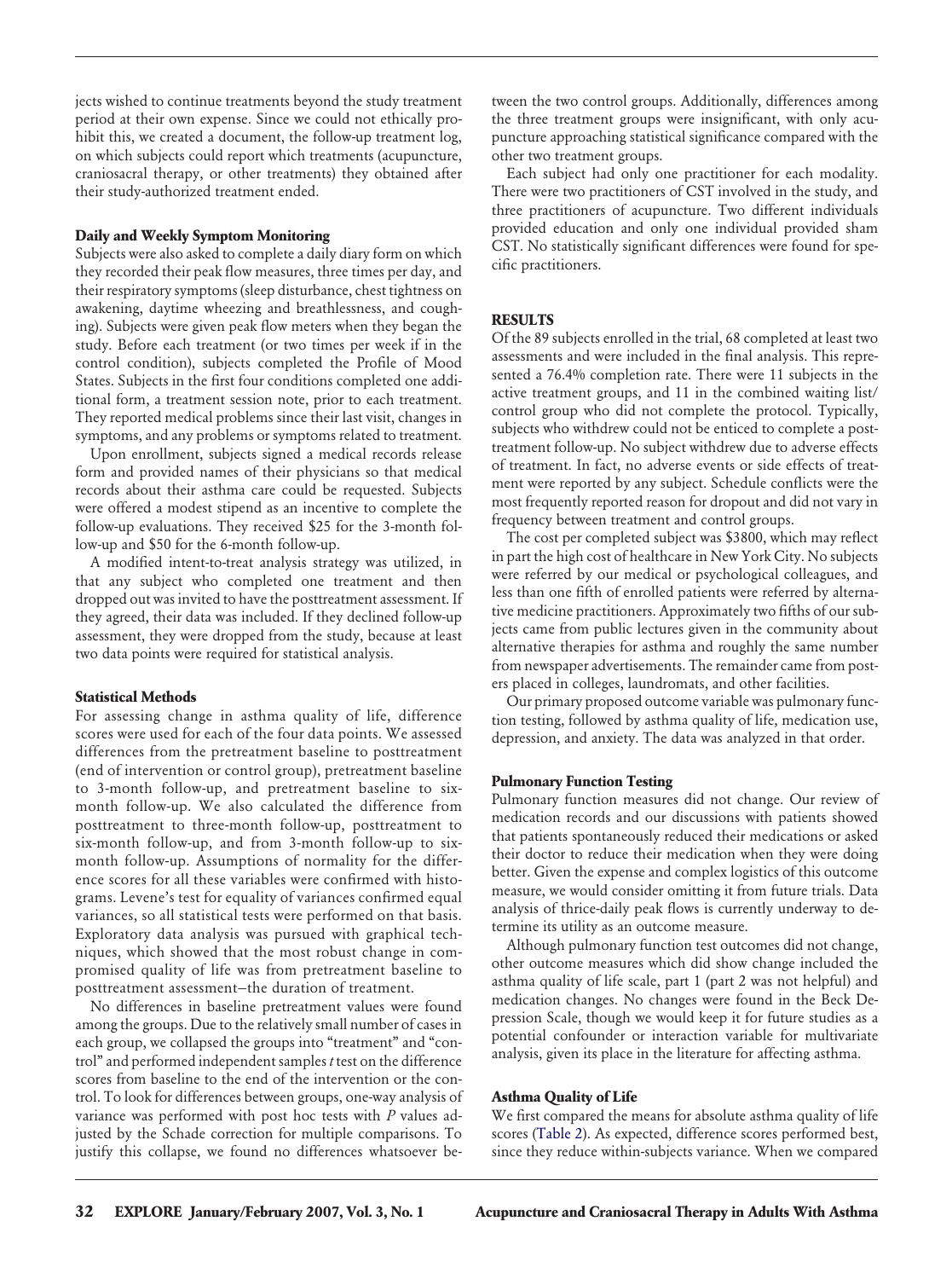| Group                  |                 | AQOL,<br><b>Baseline</b> | AQOL,<br>Posttreatment                                | AQOL, 3 Mo<br>Posttreatment                               | AQOL, 6 Mo<br>Posttreatment                               |
|------------------------|-----------------|--------------------------|-------------------------------------------------------|-----------------------------------------------------------|-----------------------------------------------------------|
| Control group          | Mean            | 4.77                     | 5.64                                                  | 4.41                                                      | 3.91                                                      |
|                        | <b>SD</b>       | ±3.91                    | $+4.70$                                               | $+4.35$                                                   | $+4.52$                                                   |
| Active treatment       | Mean            | 6.46                     | 3.71                                                  | 3.63                                                      | 3.61                                                      |
|                        | <b>SD</b>       | 4.57                     | 3.52                                                  | 3.88                                                      | 4.20                                                      |
|                        | T               | 1.49                     | $-1.89$                                               | $-0.74$                                                   | $-0.27$                                                   |
|                        | $P$ value       | 0.142                    | 0.063                                                 | 0.459                                                     | 0.789                                                     |
|                        | Mean difference | 1.68                     | $-1.93$                                               | $-0.78$                                                   | $-0.30$                                                   |
|                        | 95% CI          | $-.58$ to 3.95           | $-3.96$ to 0.11                                       | $-2.87$ to 1.31                                           | $-2.53$ to 1.93                                           |
|                        |                 |                          | Difference Score<br>Pretreatment and<br>Posttreatment | Difference Score<br>Pretreatment to 3 Mo<br>Posttreatment | Difference Score<br>Pretreatment to 6 Mo<br>Posttreatment |
| Control group          | Mean            |                          | 0.86                                                  | $-0.36$                                                   | $-0.86$                                                   |
|                        | <b>SD</b>       |                          | ±4.95                                                 | $+3.44$                                                   | $+3.54$                                                   |
| Treatment group        |                 |                          | $-2.75 \pm 4.52$                                      | $-2.83 \pm 4.94$                                          | $-2.85 \pm 4.91$                                          |
|                        | Mean difference |                          | $-3.61$                                               | $-2.46$                                                   | $-1.98$                                                   |
|                        | 95% CI          |                          | $-6.02$ to $-1.20$                                    | $-4.80$ to $-0.12$                                        | $-4.32$ to 0.35                                           |
|                        | t test          |                          | $-2.99$                                               | $-2.83$                                                   | $-2.85$                                                   |
|                        | $P$ value       |                          | $P = .004$                                            | $P = .039$                                                | $P = .095$                                                |
| Single practitioner    | Mean            |                          | $-3.13$                                               | $-3.17$                                                   | $-3.37$                                                   |
|                        | <b>SD</b>       |                          | 3.90                                                  | 4.46                                                      | 4.40                                                      |
| Multiple practitioners |                 |                          | $-0.35$                                               | $-1.13$                                                   | $-1.29$                                                   |
|                        |                 |                          | 5.35                                                  | 4.63                                                      | 4.57                                                      |
|                        | Mean difference |                          | 2.78                                                  | 2.04                                                      | 2.08                                                      |
|                        | 95% CI          |                          | 0.54 to 5.02                                          | $-0.18$ to 4.25                                           | $-.106$ to 4.26                                           |
|                        | t test          |                          | 2.48                                                  | 1.84                                                      | 1.90                                                      |
|                        | P value         |                          | $P = .016$                                            | $P = .071$                                                | $P = .062$                                                |

<span id="page-5-0"></span>**Table 2.** Comparisons of Means Between Asthma Quality of Life (Part 1) Scores and Difference Scores From Baseline Across Assessment Periods

AQOL, Asthma Quality of Life score; CI, confidence interval.

the change in asthma quality of life scores from baseline to posttreatment, statistically significant differences were found between treatment and control groups. The disparity in the difference scores for the assessment immediately posttreatment was 3.61, which was significant at  $P = .004$ , favoring treatment over control. This gives us an estimate of effect size for 12 sessions of complementary therapy (acupuncture, CST, or both) of about 18%. The range of the total asthma quality of life score is from 0 to 20. A gradual erosion of the differences between groups occurred with statistically significant differences still present three months after treatment and present at borderline levels six months after the conclusion of treatment.

The means between attention control and waiting list control were virtually the same (no statistically significant differences were found), suggesting that combining the two control conditions was reasonable and that future studies did not need a waiting list control to assess the contribution of mere attention. The waiting list control group also had the least subject satisfaction, since people objected to being assessed and having no treatment, even though they were receiving nominal payment.

Tests comparing the differences from pretreatment to posttreatment for each treatment condition (12 acupuncture sessions, 12 CST sessions, or six acupuncture and six CST sessions) versus the attention control showed that only acupuncture achieved statistical significance ( $P = .45$  for acupuncture;  $P =$ .60 for craniosacral therapy; and  $P = .71$  for combination).

A significant  $(P = .016)$  difference in change scores from pretreatment to posttreatment was also seen when we compared treatment with a single practitioner (longer treatment: 12 sessions, same person providing treatment, as in acupuncture alone and CST alone) to treatments with multiple practitioners (shorter treatment: 12 sessions total, but with each provider giving only six sessions, as in the acupuncture plus CST condition). The mean difference in change scores was 2.78, with standard error of 1.12, for an effect size of 13.9%.

Repeated measures analysis of variance (SPSS [SPSS Inc., Chicago, IL], general linear models) was applied using Total Asthma Quality of Life (part 1) difference scores for each of the assessment periods. For active treatment versus control, the F ratio was 6.67 with significance of  $P = .012$ . The square of the estimated effect size was 0.092. Observed power was 72.1%. For longer versus shorter treatment, the F ratio was 6.21, with a significance of  $P = .014$ . The observed power was 69.7%.

Part 2 of the asthma quality of life scale showed no statistically significant differences.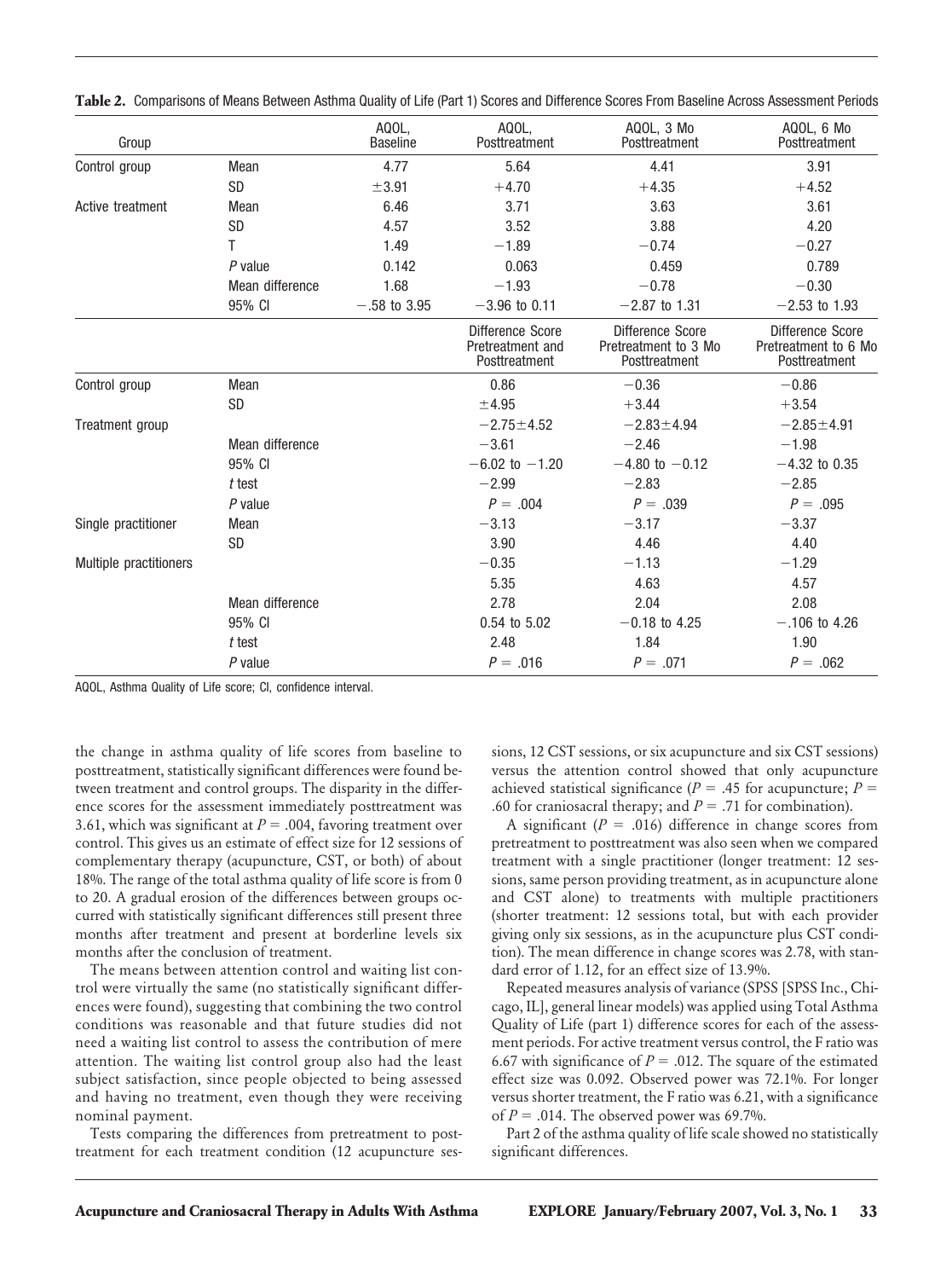**Table 3.** Comparisons of Means Between Level of Medication Use From Baseline Across Assessment Periods, Differentiated by Treatment Groups

| Group            |                 | <b>Medication Use</b><br>Score, Baseline | <b>Medication Change</b><br>From Baseline to<br>Posttreatment | <b>Medication Change</b><br>From Baseline to 3<br>Mo Posttreatment | <b>Medication Change</b><br>From Baseline to 6<br>Mo Posttreatment |
|------------------|-----------------|------------------------------------------|---------------------------------------------------------------|--------------------------------------------------------------------|--------------------------------------------------------------------|
| Control group    | Mean            | 0.74                                     | 0.19                                                          | 0.01                                                               | 0.06                                                               |
|                  | SD              | ±0.75                                    | $+0.71$                                                       | $+0.81$                                                            | $+0.66$                                                            |
| Active treatment | Mean            | 1.17                                     | $-0.31$                                                       | $-0.29$                                                            | $-0.30$                                                            |
|                  | SD              | ±1.06                                    | 0.33                                                          | 0.62                                                               | 0.67                                                               |
|                  |                 | 1.71                                     | 3.95                                                          | 1.71                                                               | 2.06                                                               |
|                  | P value         | 0.091                                    | < 0.001                                                       | 0.092                                                              | 0.043                                                              |
|                  | Mean difference | $-0.430$                                 | 0.499                                                         | 0.306                                                              | 0.355                                                              |
|                  | 95% CI          | $-.0.931$ to 0.771                       | 0.247 to 0.751                                                | $-0.051$ to 0.663                                                  | $0.012$ , to $0.697$                                               |

CI, confidence interval.

#### **Medication Use**

Given our small sample size, we chose to look at total medication use rather than a change in the use of any one specific medication. Our patients were using inhaled beta-agonists, inhaled steroids, and leukotriene inhibitors in sufficient amounts to warrant analysis. Oral steroid use was so minimal as to be not worth analyzing, as was the case for other drugs (ipratropium, cromolyn, and others). We constructed a standardized scale of dosage so that the highest dose encountered in the study was scored as a "1" and all other doses were rendered proportionate to that dose. Then the three most commonly encountered drugs were added on that standardized scale for dosage (this prevented any one drug from being weighted more heavily that any other drug). Changes in drug use could range from 0 to 3. The mean difference in medication use between control and active treatment groups was 0.499, which was significant at  $P < .001$ , representing an effect size of 16.6% of maximum (see Table 3 for details). Reductions in medication use persisted six months after the conclusion of the treatment (mean difference of 0.355, significant at  $P = .043$ ). The lack of change in pulmonary function across this time period suggested that medication reduction was not done to please investigators or because participants were willing to tolerate being more symptomatic, but probably because they did not need as much medication to maintain the

same comfort level. Medication change was our most robust variable.

Repeated measures analysis of variance (through general linear models of SPSS) was used for comparison with comparisons of means. Repeated measures would be expected to yield lower estimates of association, since the effects of treatment were expected to gradually wear off, representing a nonlinear effect. The resulting F ratio for between-subjects effects for active treatment versus control was 4.74, with significance of  $P = .033$ . Observed power was 57.4%. Repeated measures analysis of variance for longer treatment versus shorter treatment for medication resulted in an F ratio of 5.69, with a significance of  $P = 0.02$ . Observed power was 65.1%.

#### **Anxiety**

The data from the Beck Anxiety Inventory (BAI), showed no difference for treatment versus controls. However, when we compared the longer treatment protocol to the shorter treatments and to the controls, a statistically significant reduction on the BAI was found. Having a longer, more intensive treatment protocol with a single practitioner was associated with better reductions of anxiety on the BAI (Table 4). The reduction in BAI persisted at the six-month follow-up. Repeated measures analysis of variance was used for comparison purposes with this same

| Group (Length of Treatment<br>by One Individual) |                 | <b>BAI Score,</b><br><b>Baseline</b> | <b>Medication Change</b><br>From Baseline to<br>Posttreatment | <b>Medication Change</b><br>From Baseline to 3<br>Mo Posttreatment | <b>Medication Change</b><br>From Baseline to 6<br>Mo Posttreatment |
|--------------------------------------------------|-----------------|--------------------------------------|---------------------------------------------------------------|--------------------------------------------------------------------|--------------------------------------------------------------------|
| Shorter treatment                                | Mean            | 9.23                                 | 1.00                                                          | 0.01                                                               | 0.06                                                               |
|                                                  | SD              | ±7.56                                | $+5.19$                                                       | $+0.81$                                                            | $+0.66$                                                            |
| Longer treatment                                 | Mean            | 9.50                                 | $-1.44$                                                       | 1.32                                                               | 1.83                                                               |
|                                                  | SD              | ±5.75                                | 5.74                                                          | $-2.33$                                                            | $-1.86$                                                            |
|                                                  |                 | 0.170                                | 1.852                                                         | 2.20                                                               | 1.86                                                               |
|                                                  | $P$ value       | 00.865                               | 0.068                                                         | 0.031                                                              | 0.068                                                              |
|                                                  | Mean difference | $-0.284$                             | 2.44                                                          | 3.56                                                               | 3.69                                                               |
|                                                  | 95% CI          | $-.3.61$ to 3.04                     | $-0.190$ to 5.06                                              | $0.230$ to $6.89$                                                  | $-0.171$ to 7.56                                                   |

**Table 4.** Comparisons of Means Between Levels of Anxiety From Baseline Across Assessment Periods, Differentiated by Longer or Shorter Treatment From One Individual

BAI, Beck Anxiety Inventory; CI, confidence interval.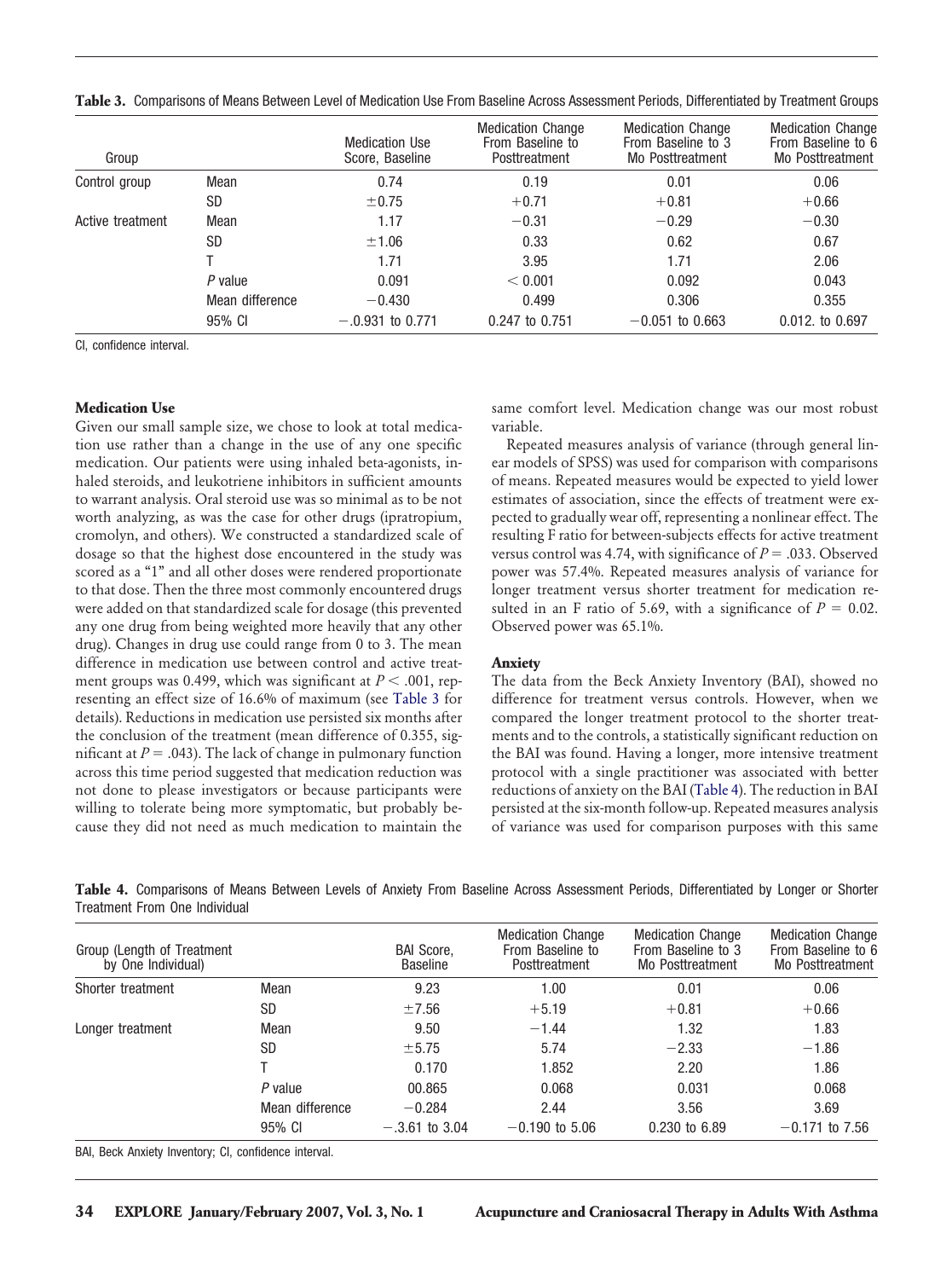data and resulted in a significant difference between subjects effect (for shorter vs longer duration) with an F ratio of 4.90, significant at  $P = .030$ .

# **DISCUSSION**

Our study showed that the two complementary therapies studied— craniosacral therapy and acupuncture— could be expected to reduce medication use and improve asthma-related quality of life in adults with asthma. Depression was not affected, but anxiety was reduced by longer treatment exposure to the same practitioner. To our surprise, pulmonary function remained constant, suggesting that patients are optimizing medications to achieve their desired maximal benefit. Improved quality of life in the face of reduced medication usage and no change in pulmonary function suggests that the two complementary therapies added something to medication management despite the lack of measurable change in pulmonary function testing. The effect of our two complementary therapies in improving quality of life and reducing medication usage persisted over the six months following the conclusion of treatment.

In our review of the literature, we found no studies to date demonstrating improvement in quality of life in people with asthma by using complementary therapies. Likewise no studies were found that examined the effects on anxiety in asthma patients comparing treatment with a single complementary practitioner versus the same number of sessions with two separate practitioners. Both of these findings are potentially important in understanding how to apply CAM approaches to patients with asthma. The interventions had no impact upon depression as measured by the Beck Depression Inventory. Likewise, this has not been previously studied.

The initial hypothesis of synergy between craniosacral therapy and acupuncture was not demonstrated. In fact, treatment with a single modality and a single therapist, continued over a longer period of time, appeared to be more effective than treatment with two theoretically synergistic modalities over the same number of sessions. Thus, the common notion in the clinical practice of integrative medicine that applying multiple CAM therapies is an effective strategy for asthma is not supported by our findings. Of course, it is possible that a different combination of CAM approaches would have demonstrated synergy, although this particular combination did not.

The consistent superiority of one individual practitioner for 12 sessions—for both acupuncture and craniosacral approaches over two individuals each for six sessions even with two different treatments, suggested that relationship plays a role in facilitating treatment effectiveness. It is possible that the healing properties of this relationship are more critical to improved patient wellbeing than the specific techniques or properties of a given CAM therapy.

Regarding the impact of CAM treatment in this study on anxiety, it is important to note that we do not know if the treatment directly reduced anxiety or if the improvement in asthma led to reduction in anxiety. This reduction did, however, persist for six months after the conclusion of treatment.

This study had a number of limitations. The effect sizes were smaller than we expected (range of 18%). Because of this, the study was underpowered (generally we were at about 70% power to detect an effect at the 0.05 level of significance). The presence of significant results, even with underpowering, suggests that these results are robust and demonstrable again. Costs of recruitment were higher than expected, partially due to the lack of referrals from colleagues. This also contributed to underpowering due to the difficulties in recruiting a sufficient number of subjects. The most cost-effective recruitment procedure was public lectures. Emphasis on this area of recruitment could reduce costs per subject for future studies.

Pulmonary function testing was our most expensive outcome measure, and the one which in future studies might be most readily eliminated as unhelpful. What was expected to be captured with PFTs was captured instead by medication changes. Patients and doctors appeared to optimize their lung function through increasing or decreasing medications. PFTs might be more useful in a population with less well-controlled asthma (new onset, newly diagnosed, and poor medical care). Eliminating pulmonary function testing would greatly reduce the cost per subject for future research. Since the biggest problem in getting follow-up data was scheduling the pulmonary function test, eliminating this measure would likely also improve the completion rate. These factors should be considered when planning future trials.

The relatively high dropout rate is a source of potential bias. Given that the same number of subjects dropped out of active and control groups, and that the reasons for dropout were relatively even in distribution across groups, it is unlikely that this introduced significant bias. A second potential source of bias is that patients volunteering for a study such as this might be predisposed to favor a CAM approach and thus might already be actively resisting some of the medication interventions that typical asthma patients might agree to. This could skew the data collected on change in medication use during the study period. A final problem is that the 9/11 attacks occurred in the middle of the intervention period for most of our subjects. This event had tremendous impact on overall anxiety levels for all of New York, as well as an impact on many patients with chronic respiratory conditions. Although one imagines that the effects of 9/11 would have been evenly distributed across treatment and control groups, it is obviously impossible to know for certain if this was the case or if the data was affected in some way by these events. Increased levels of dust and smoke could also have worsened asthma symptoms.

In conclusion, the data would appear to support the addition of complementary therapies (acupuncture or craniosacral therapy) to optimal medical management for the treatment of asthma and would warrant a larger-scale clinical trial. For future research, it would appear that the waiting list control can be eliminated. The attention control was much more enthusiastically accepted and did not provide a statistically significant benefit over the waiting list control. Since PFTs did not change and added significant expense to the study, future trials might omit this as an outcome variable, decreasing the cost per subject and thus potentially increasing the number of subjects who can be enrolled.